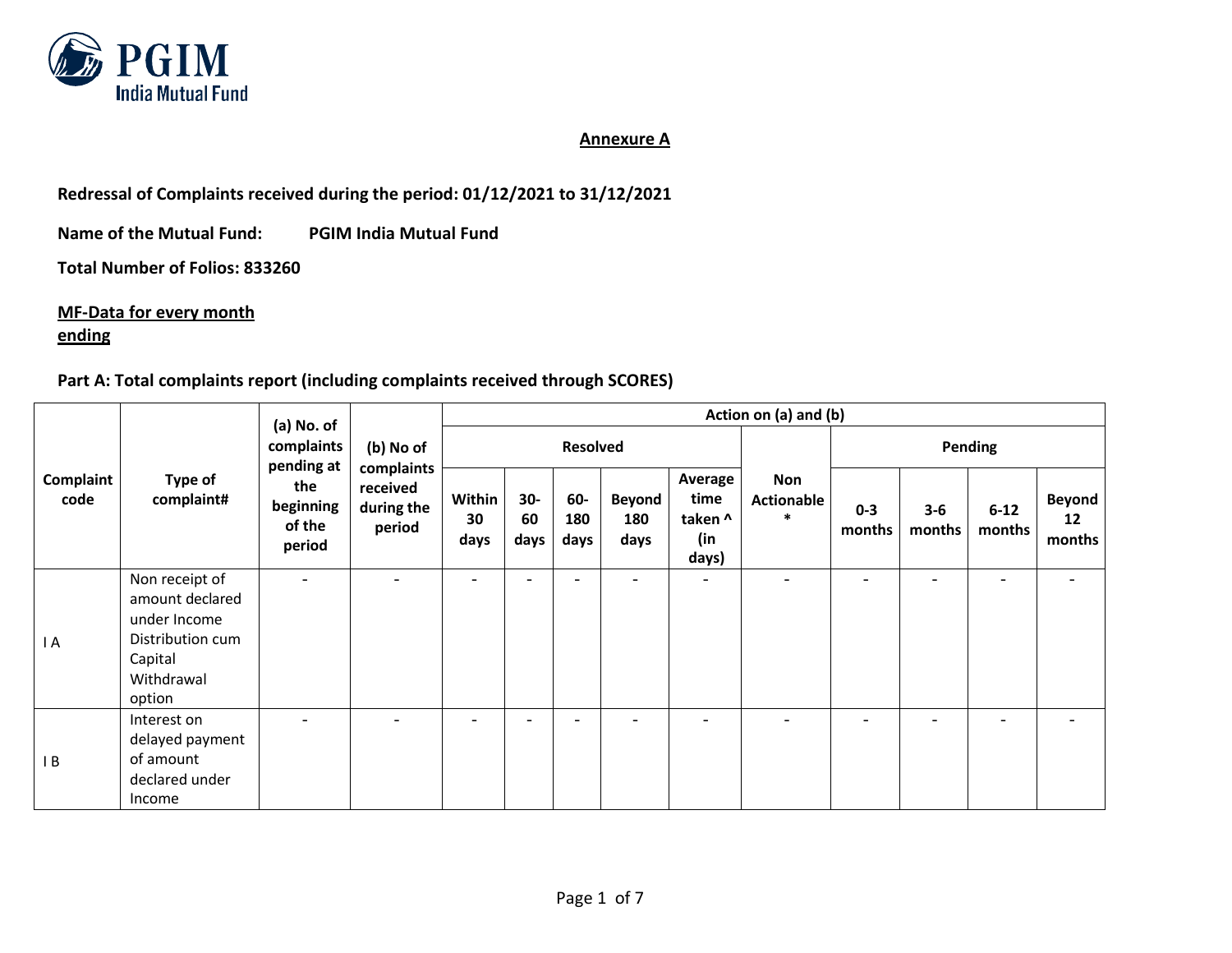|                   |                                                               | (a) No. of<br>complaints<br>(b) No of<br>pending at<br>complaints<br>the<br>received<br>beginning<br>during the<br>of the<br>period<br>period | Action on (a) and (b) |                          |                     |                    |                              |                                            |                                           |                   |                          |                          |                               |
|-------------------|---------------------------------------------------------------|-----------------------------------------------------------------------------------------------------------------------------------------------|-----------------------|--------------------------|---------------------|--------------------|------------------------------|--------------------------------------------|-------------------------------------------|-------------------|--------------------------|--------------------------|-------------------------------|
|                   |                                                               |                                                                                                                                               |                       |                          |                     | <b>Resolved</b>    |                              |                                            |                                           |                   |                          | Pending                  |                               |
| Complaint<br>code | Type of<br>complaint#                                         |                                                                                                                                               |                       | Within<br>30<br>days     | $30-$<br>60<br>days | 60-<br>180<br>days | <b>Beyond</b><br>180<br>days | Average<br>time<br>taken ^<br>(in<br>days) | <b>Non</b><br><b>Actionable</b><br>$\ast$ | $0 - 3$<br>months | $3 - 6$<br>months        | $6 - 12$<br>months       | <b>Beyond</b><br>12<br>months |
|                   | Distribution cum<br>Capital<br>Withdrawal<br>option           |                                                                                                                                               |                       |                          | L,                  |                    |                              |                                            |                                           |                   |                          |                          |                               |
| IC                | Non receipt of<br>Redemption<br>Proceeds                      |                                                                                                                                               | $\overline{2}$        | $\mathbf{1}$             | $\overline{a}$      | $\sim$             | $\overline{a}$               | $\overline{3}$                             | $\overline{a}$                            | $\mathbf{1}$      |                          | $\overline{a}$           |                               |
| $\overline{1}$    | Interest on<br>delayed payment<br>of Redemption               | $\mathbf{r}$                                                                                                                                  |                       | $\sim$                   | $\sim$              |                    | $\sim$                       | $\overline{a}$                             | ٠                                         | $\overline{a}$    | $\overline{a}$           | $\overline{\phantom{a}}$ |                               |
| II A              | Non receipt of<br>Statement of<br>Account/Unit<br>Certificate | $\omega$                                                                                                                                      | $\mathbf{1}$          | 1                        | $\sim$              | $\sim$             | $\overline{a}$               | $\mathbf{1}$                               | $\overline{a}$                            | ÷.                | $\overline{a}$           | $\overline{a}$           |                               |
| II B              | Discrepancy in<br>Statement of<br>Account                     |                                                                                                                                               |                       |                          | $\overline{a}$      |                    |                              |                                            |                                           |                   |                          |                          |                               |
| II C              | Data corrections<br>in Investor details                       | ÷.                                                                                                                                            | 3                     | $\overline{3}$           | $\sim$              | $\sim$             | $\sim$                       | $\mathbf{1}$                               | ÷.                                        | ÷                 | $\overline{\phantom{a}}$ | L,                       | ä,                            |
| II D              | Non receipt of<br>Annual<br>Report/Abridged<br>Summary        | $\blacksquare$                                                                                                                                | $\blacksquare$        | $\sim$                   | $\sim$              | $\sim$             | $\sim$                       | $\blacksquare$                             | $\sim$                                    | $\overline{a}$    | $\sim$                   | $\blacksquare$           |                               |
| III A             | Wrong switch<br>between Schemes                               | ٠                                                                                                                                             |                       | $\overline{\phantom{a}}$ | $\overline{a}$      |                    |                              |                                            |                                           |                   |                          |                          |                               |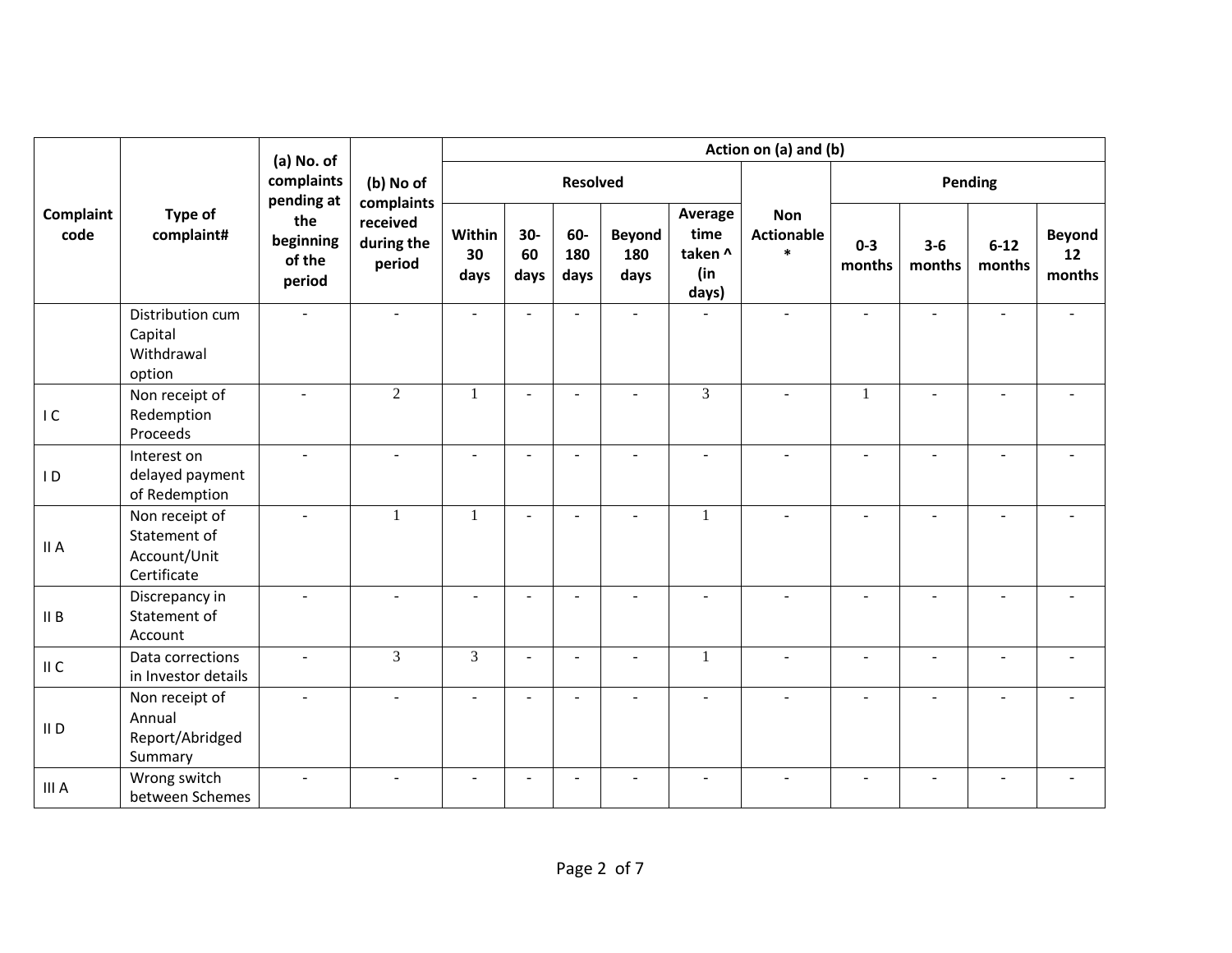|                   | Type of<br>complaint#                                                                | (a) No. of<br>complaints<br>pending at<br>the<br>beginning<br>of the<br>period | (b) No of<br>complaints<br>received<br>during the<br>period | Action on (a) and (b)    |                          |                    |                              |                                            |                                           |                          |                   |                          |                               |  |
|-------------------|--------------------------------------------------------------------------------------|--------------------------------------------------------------------------------|-------------------------------------------------------------|--------------------------|--------------------------|--------------------|------------------------------|--------------------------------------------|-------------------------------------------|--------------------------|-------------------|--------------------------|-------------------------------|--|
|                   |                                                                                      |                                                                                |                                                             |                          |                          | <b>Resolved</b>    |                              |                                            |                                           |                          |                   | Pending                  |                               |  |
| Complaint<br>code |                                                                                      |                                                                                |                                                             | Within<br>30<br>days     | $30-$<br>60<br>days      | 60-<br>180<br>days | <b>Beyond</b><br>180<br>days | Average<br>time<br>taken ^<br>(in<br>days) | <b>Non</b><br><b>Actionable</b><br>$\ast$ | $0 - 3$<br>months        | $3 - 6$<br>months | $6 - 12$<br>months       | <b>Beyond</b><br>12<br>months |  |
| III B             | Unauthorized<br>switch between<br>Schemes                                            |                                                                                |                                                             | ۰                        |                          |                    |                              |                                            |                                           |                          |                   |                          |                               |  |
| III C             | Deviation from<br>Scheme attributes                                                  | $\sim$                                                                         | $\sim$                                                      | $\sim$                   | $\overline{\phantom{a}}$ | $\sim$             | $\sim$                       | $\sim$                                     | $\overline{a}$                            | ÷.                       | $\overline{a}$    | $\sim$                   | ÷                             |  |
| III D             | Wrong or excess<br>charges/load                                                      | $\sim$                                                                         | 1                                                           | -1                       | $\overline{\phantom{a}}$ | $\sim$             | $\overline{\phantom{a}}$     | $\overline{1}$                             | $\overline{a}$                            | ÷                        | $\blacksquare$    | $\blacksquare$           | ٠                             |  |
| III E             | Non updation of<br>changes viz.<br>address, PAN,<br>bank details,<br>nomination, etc | $\overline{\phantom{a}}$                                                       |                                                             | $\overline{\phantom{a}}$ | $\blacksquare$           | $\sim$             | $\sim$                       | $\overline{\phantom{a}}$                   | $\overline{a}$                            | ÷                        | $\blacksquare$    | $\overline{\phantom{a}}$ | $\overline{\phantom{a}}$      |  |
| III F             | Delay in allotment<br>of Units                                                       |                                                                                |                                                             |                          | $\blacksquare$           |                    |                              |                                            |                                           |                          |                   | ÷,                       |                               |  |
| III G             | Unauthorized<br>Redemption                                                           |                                                                                |                                                             | ۰                        | $\overline{\phantom{a}}$ | ۰.                 |                              |                                            | ۰                                         | ٠                        |                   | ۰                        |                               |  |
| IV                | Others                                                                               | $\overline{\phantom{a}}$                                                       | 14                                                          | 14                       | $\blacksquare$           |                    | $\overline{\phantom{a}}$     | $\overline{3}$                             | $\sim$                                    | $\overline{\phantom{a}}$ |                   | $\blacksquare$           |                               |  |

# including against its authorized persons/ distributors/ employees. etc.

\*Non actionable means the complaint that are incomplete / outside the scope of the mutual fund

^ Average Resolution time is the sum total of time taken to resolve each complaint in days, in the current month divided by total number of complaints resolved in the current month.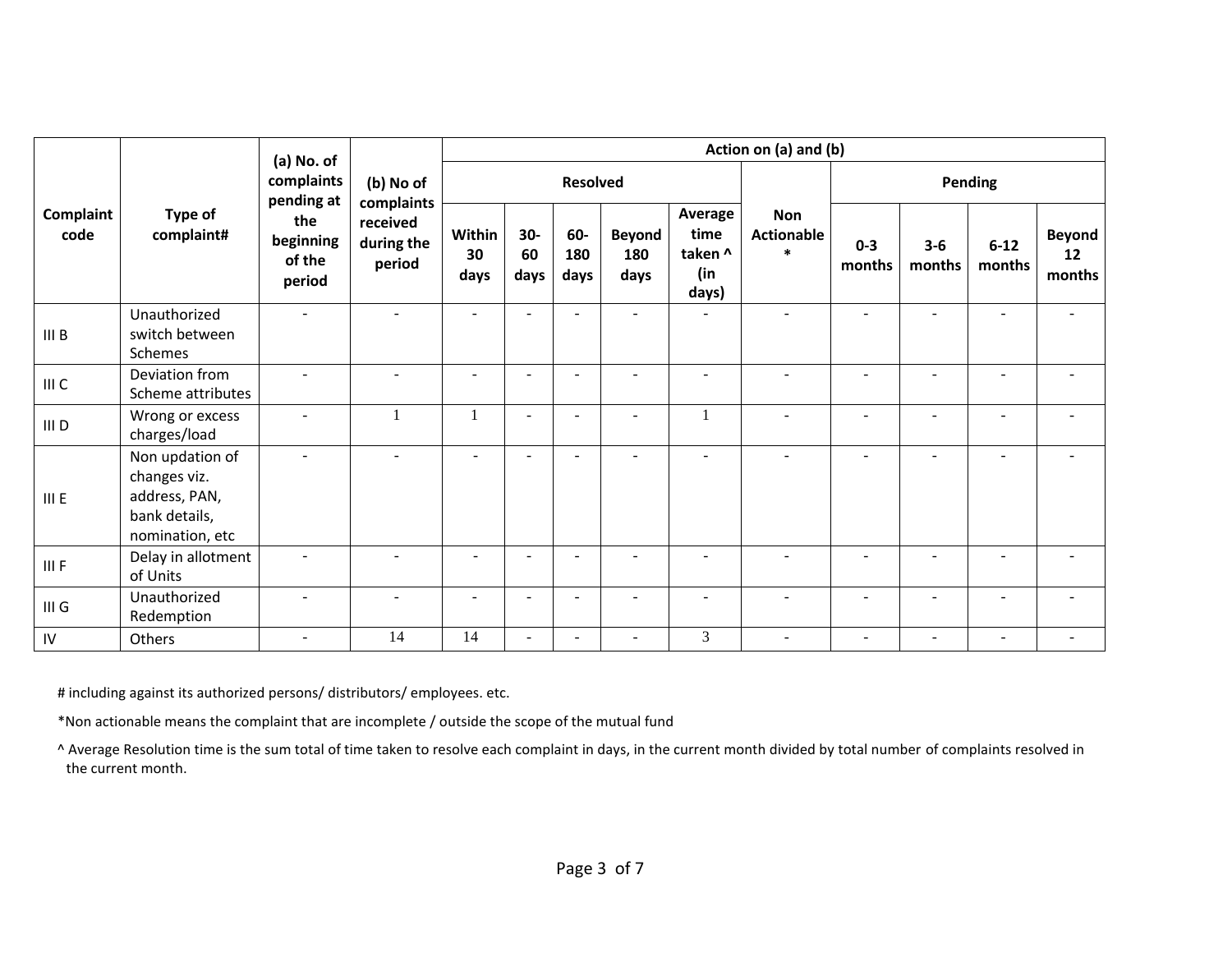| Part B: Report on complaints received through SCORES |  |
|------------------------------------------------------|--|
|------------------------------------------------------|--|

|                   |                                                                                                                 | (a) No. of<br>complaints                        | (b) No of<br>complaints<br>received<br>during the<br>period | Action on (a) and (b)    |                     |                          |                              |                                            |                                           |                          |                          |                    |                               |
|-------------------|-----------------------------------------------------------------------------------------------------------------|-------------------------------------------------|-------------------------------------------------------------|--------------------------|---------------------|--------------------------|------------------------------|--------------------------------------------|-------------------------------------------|--------------------------|--------------------------|--------------------|-------------------------------|
|                   |                                                                                                                 |                                                 |                                                             |                          | <b>Resolved</b>     |                          |                              |                                            |                                           | Pending                  |                          |                    |                               |
| Complaint<br>code | Type of complaint#                                                                                              | pending at<br>the<br>beginning of<br>the period |                                                             | Within<br>30<br>days     | $30-$<br>60<br>days | 60-<br>180<br>days       | <b>Beyond</b><br>180<br>days | Average<br>time<br>taken ^<br>(in<br>days) | <b>Non</b><br><b>Actionable</b><br>$\ast$ | $0 - 3$<br>months        | $3-6$<br>months          | $6 - 12$<br>months | <b>Beyond</b><br>12<br>months |
| I A               | Non receipt of amount<br>declared under Income<br>Distribution cum Capital<br>Withdrawal option                 |                                                 |                                                             |                          |                     |                          |                              |                                            |                                           |                          |                          |                    |                               |
| B                 | Interest on delayed payment<br>of amount declared under<br>Income Distribution cum<br>Capital Withdrawal option |                                                 |                                                             | $\overline{\phantom{a}}$ |                     |                          |                              | $\sim$                                     |                                           |                          |                          |                    |                               |
| IC                | Non receipt of Redemption<br>Proceeds                                                                           |                                                 | 2                                                           |                          | ٠                   |                          | $\sim$                       | 3                                          | $\overline{\phantom{0}}$                  |                          |                          | $\sim$             |                               |
| $\overline{1}$    | Interest on delayed payment<br>of Redemption                                                                    |                                                 |                                                             | ÷                        |                     |                          |                              |                                            |                                           |                          |                          |                    |                               |
| II A              | Non receipt of Statement of<br>Account/Unit Certificate                                                         |                                                 |                                                             |                          | ٠                   |                          |                              |                                            | $\overline{\phantom{a}}$                  |                          |                          |                    |                               |
| II B              | Discrepancy in Statement of<br>Account                                                                          |                                                 |                                                             | ÷                        |                     |                          |                              |                                            |                                           |                          |                          |                    |                               |
| II C              | Data corrections in Investor<br>details                                                                         |                                                 | $\blacksquare$                                              | $\blacksquare$           | $\blacksquare$      | $\overline{\phantom{a}}$ | $\blacksquare$               | $\sim$                                     | $\overline{\phantom{0}}$                  | $\overline{\phantom{a}}$ | $\overline{a}$           | $\sim$             |                               |
| $II$ D            | Non receipt of Annual                                                                                           | $\sim$                                          | $\overline{\phantom{a}}$                                    | $\overline{\phantom{a}}$ |                     |                          | $\overline{\phantom{a}}$     |                                            | $\overline{\phantom{a}}$                  | $\overline{\phantom{a}}$ | $\overline{\phantom{a}}$ | $\sim$             |                               |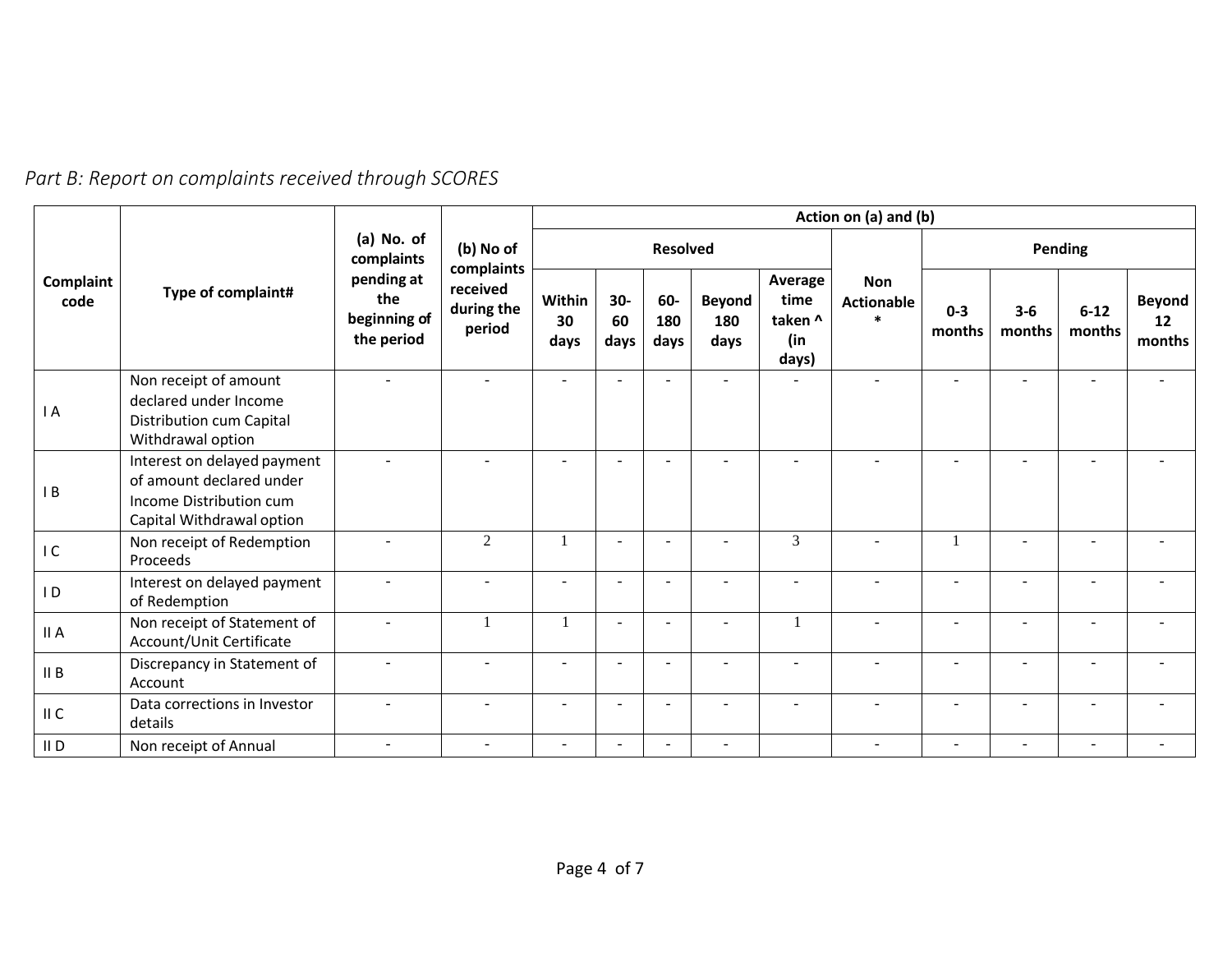|                   | Type of complaint#                                                             | (a) No. of<br>complaints<br>pending at<br>the<br>beginning of<br>the period | (b) No of<br>complaints<br>received<br>during the<br>period | Action on (a) and (b)    |                          |                    |                              |                                         |                                            |                          |                          |                          |                               |
|-------------------|--------------------------------------------------------------------------------|-----------------------------------------------------------------------------|-------------------------------------------------------------|--------------------------|--------------------------|--------------------|------------------------------|-----------------------------------------|--------------------------------------------|--------------------------|--------------------------|--------------------------|-------------------------------|
| Complaint<br>code |                                                                                |                                                                             |                                                             |                          |                          | <b>Resolved</b>    |                              |                                         |                                            | Pend<br>ing              |                          |                          |                               |
|                   |                                                                                |                                                                             |                                                             | Within<br>30<br>days     | $30-$<br>60<br>days      | 60-<br>180<br>days | <b>Beyond</b><br>180<br>days | Average<br>time<br>taken ^<br>(in days) | <b>Non</b><br><b>Actionable</b><br>$\star$ | $0 - 3$<br>mon<br>ths    | $3 - 6$<br>months        | $6 - 12$<br>months       | <b>Beyond</b><br>12<br>months |
|                   | Report/Abridged<br>Summary                                                     | $\sim$                                                                      | $\blacksquare$                                              | $\overline{\phantom{a}}$ |                          |                    | $\overline{\phantom{a}}$     |                                         |                                            | $\sim$                   | $\blacksquare$           | $\sim$                   | $\overline{\phantom{a}}$      |
| III A             | Wrong switch between<br>Schemes                                                |                                                                             | $\overline{\phantom{a}}$                                    | $\sim$                   |                          |                    | $\sim$                       |                                         | $\sim$                                     | $\sim$                   | $\sim$                   | $\sim$                   |                               |
| III B             | Unauthorized switch<br>between Schemes                                         |                                                                             | $\blacksquare$                                              | $\overline{\phantom{a}}$ | ÷                        |                    | $\sim$                       |                                         |                                            | $\sim$                   | ÷                        | $\sim$                   |                               |
| III C             | Deviation from Scheme<br>attributes                                            |                                                                             |                                                             | ٠                        | $\overline{\phantom{a}}$ |                    | $\overline{\phantom{a}}$     |                                         |                                            | $\sim$                   |                          | $\overline{\phantom{0}}$ |                               |
| III D             | Wrong or excess<br>charges/load                                                |                                                                             |                                                             |                          |                          |                    |                              |                                         |                                            | $\sim$                   |                          |                          |                               |
| III E             | Non updation of changes viz.<br>address, PAN, bank details,<br>nomination, etc |                                                                             |                                                             |                          |                          |                    |                              |                                         |                                            | $\overline{\phantom{a}}$ |                          |                          |                               |
| III F             | Delay in allotment of Units                                                    | $\sim$                                                                      | $\sim$                                                      | $\overline{a}$           | $\overline{\phantom{a}}$ | $\sim$             | $\sim$                       | $\sim$                                  | $\sim$                                     | $\sim$                   | $\sim$                   | $\sim$                   | $\overline{\phantom{a}}$      |
| $III$ $G$         | Unauthorized Redemption                                                        | $\sim$                                                                      | $\overline{\phantom{a}}$                                    | $\overline{a}$           | $\overline{a}$           | $\sim$             | $\sim$                       | $\sim$                                  | $\overline{\phantom{a}}$                   | $\sim$                   | $\blacksquare$           | $\sim$                   | $\overline{\phantom{a}}$      |
| ${\sf IV}$        | Others                                                                         | $\sim$                                                                      | 3                                                           | $\overline{3}$           |                          |                    | $\sim$                       | 4                                       | $\sim$                                     | $\sim$                   | $\overline{\phantom{a}}$ | $\sim$                   |                               |

# including against its authorized persons/ distributors/ employees. etc.

\*Non actionable means the complaint that are incomplete / outside the scope of the mutual fund

^ Average Resolution time is the sum total of time taken to resolve each complaint in days, in the current month divided by total number of complaints resolved in the current month.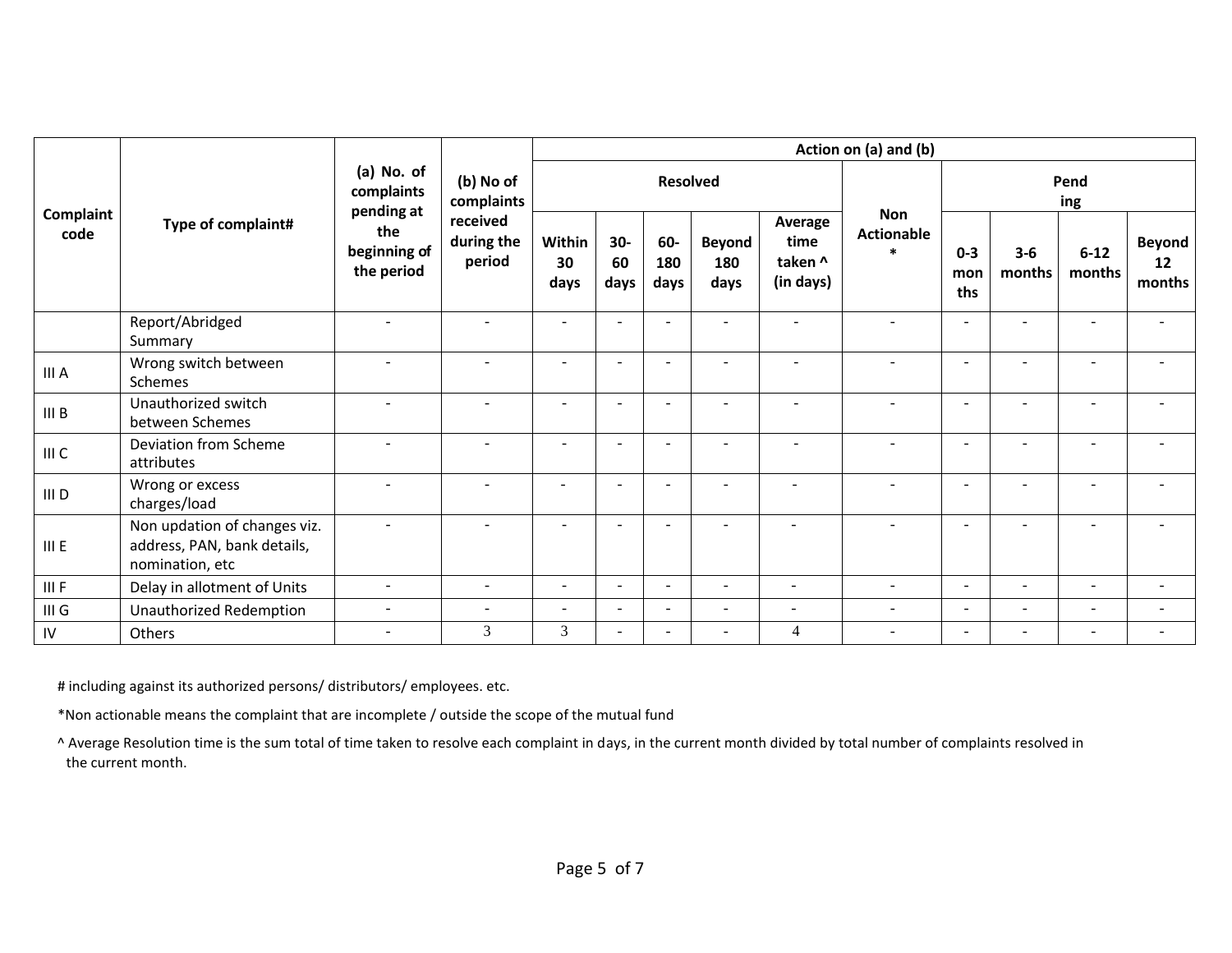## **Part C: Trend of monthly disposal of complaints (including complaints received through SCORES)**

| SN             | <b>Month</b>       | <b>Carried forward from</b><br>previous month | <b>Received</b> | Resolved*      | Pending**        |
|----------------|--------------------|-----------------------------------------------|-----------------|----------------|------------------|
|                | April- 2021        | $\boldsymbol{0}$                              | 3               | $\overline{3}$ | $\boldsymbol{0}$ |
| $\overline{2}$ | May-2021           | $\boldsymbol{0}$                              | $\mathbf{1}$    |                | $\boldsymbol{0}$ |
| 3              | June-2021          | $\boldsymbol{0}$                              | 8               | 8              | $\boldsymbol{0}$ |
| 4              | July-2021          | $\boldsymbol{0}$                              | 8               | $\tau$         |                  |
| 5              | August-2021        |                                               | $\overline{7}$  | $\overline{7}$ |                  |
| 6              | September-2021     |                                               | 2               | 3              | $\boldsymbol{0}$ |
| 7              | October-2021       | $\boldsymbol{0}$                              | 13              | 13             | $\boldsymbol{0}$ |
| 8              | November-2021      | $\boldsymbol{0}$                              | 13              | 13             | $\boldsymbol{0}$ |
| 9              | December-2021      | $\boldsymbol{0}$                              | 21              | 20             |                  |
|                | <b>Grand Total</b> | $\boldsymbol{0}$                              | 76              | 75             |                  |

\*Should include complaints of previous months resolved in the current month. If any.

\*\* Should include total complaints pending as on the last day of the month, if any.